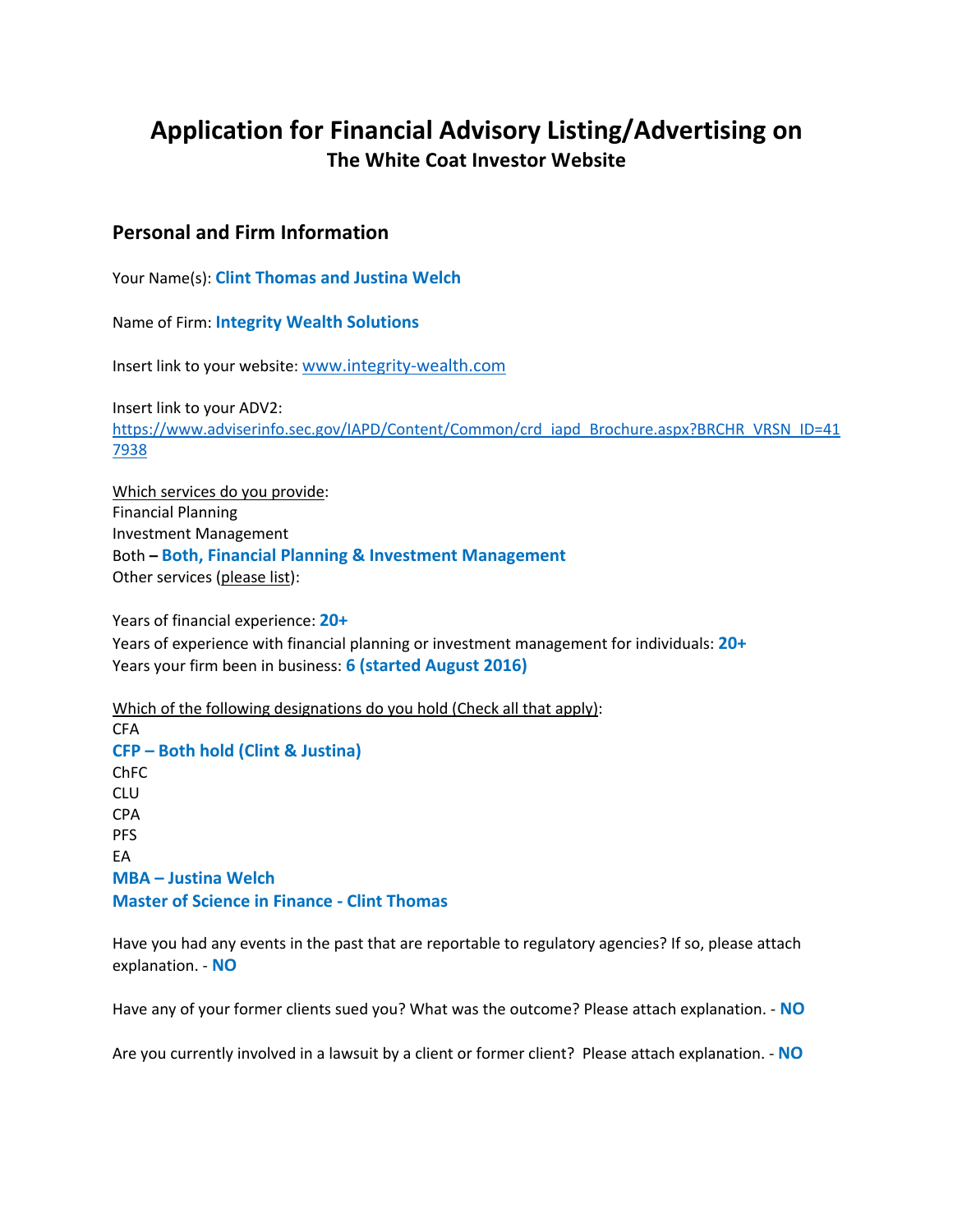#### **Fee Structure**

How do you get paid (check all that apply): Commissions on investment products Commissions on insurance products Hourly rate

- ü **Flat fee asset management** *(detailed below)*
- ü **Flat fee for financial plan – YES\***
- ü **AUM Fee – YES** *(for assets under \$500,000)*

Other (Please list):

How much do you charge? Please list your fee structure. If there is a range of possible fees readers can expect to pay, what is the range and what determines where in the range they would fall. If you use AUM fees, be sure to list what a reader would pay with \$100K, \$500K, \$1M, and \$2M in assets.

# **Assets Managed Annualized Fee Quarterly Fee** \$500,001 - \$1,000,000 \$5,000 \$1,250  $$1,000,001$  -  $$3,000,000$  |  $$7,500$  | \$1,875  $$3,000,001$  -  $$6,000,000$   $\qquad \qquad \qquad$   $$10,000$   $\qquad \qquad$   $\qquad \qquad$   $$2,500$ \$6,000,001 - \$10,000,000 \$15,000 \$15,000 \$3,750 \$10,000,001 - \$15,000,000 \$25,000 \$6,250 \$15,000,001 - \$25,000,000 \$40,000 \$40,000 \$10,000 \$25,000,001 and above See ADV See ADV See ADV

#### **We have a tiered flat fee compensation structure as detailed below.**

**We will accept asset management relationships under \$500,000 in billable assets. For accounts that are within this range there is an annual fee of 1% charged quarterly determined based on the value of the assets at the end of each calendar quarter.** 

**For relationships under \$500,000, financial planning services will be billed separately on a per-project basis.**

**\*As of January 1, 2022, we no longer offer "stand-alone" or "plan only" financial planning services to new clients who do not engage us for asset management services.** 

What is the minimum amount of assets required for you to take a client?

**IWS current minimum relationship size is \$500,000 of investable assets. Exceptions to this minimum are allowed but must receive the approval of one of the principal officers of the firm.**

If you receive payment for insurance product commissions, what percentage of your business revenue do they make up?

**We do not sell any commissionable products including insurance.**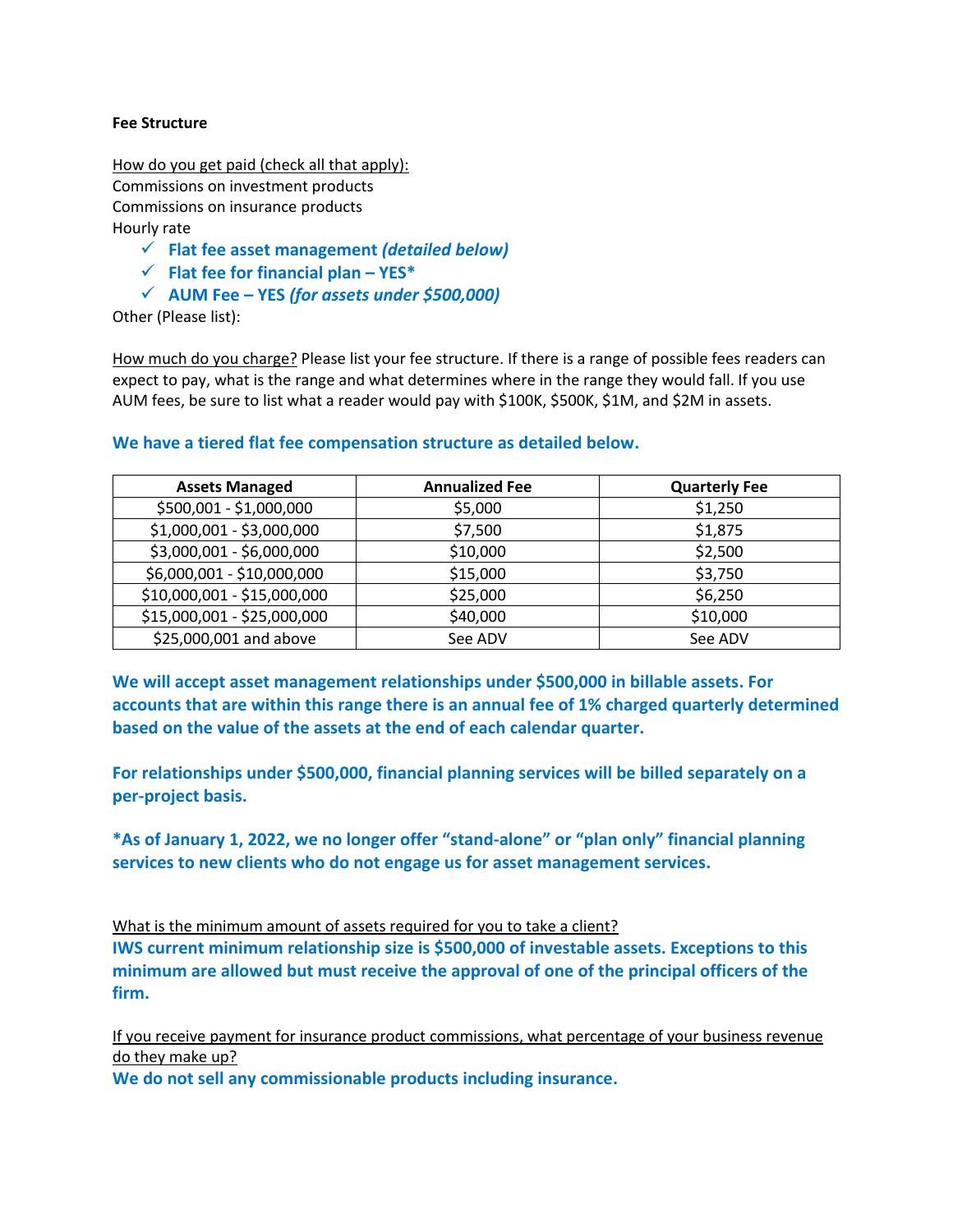#### Do you consider yourself a fiduciary?

**YES, we are a fiduciary under our Registered Investment Advisory firm and our CFP® designations.**

Do you routinely sign a fiduciary agreement with clients? **YES**

# **Investment Philosophy**

Do you use tactical asset allocation? If so, please explain your process.

**NO, we do not use tactical asset allocation. In our view, tactical asset allocation is another term for market timing and in aggregate does not provide superior returns over time.** 

**We believe in strategic asset allocation with an asset mix based on the client goals and risk tolerance combined with disciplined annual rebalancing of the portfolio. In cases of severe market volatility (i.e., 2008) we will rebalance intra-year if the sectors within the portfolio deviate by 20% or more. This type of rebalancing causes the investor to do what they may not want to do, which is to sell from sectors that are doing well and move into sectors that are not doing well. However, if we can help the client maintain this discipline throughout market volatility it has a direct positive affect on portfolio returns.**

Do you believe you can time the market sufficiently well to beat a comparable low-cost index fund after fees?

**NO**

Do you pick individual stocks for clients?

**NO**

**However, if clients want individual stocks in their portfolios that they direct, we can accommodate.**

Do you believe most physicians should own a cash value life insurance policy of any type? If so, what type and why?

**Typically, we do not recommend cash value life insurance as depends on the specific needs of the physician (client) and their financial and estate plan. More often, we recommend term life insurance to cover liabilities and potential loss of income or cover a business arrangement such as a buy/sell or key man policy.**

**As stated above, we do not sell insurance of any type and refer to an independent insurance professional (with no revenue sharing) if there is an insurance need.**

Do you believe you can select mutual fund managers who can beat an index fund in the same asset class over the long term going forward?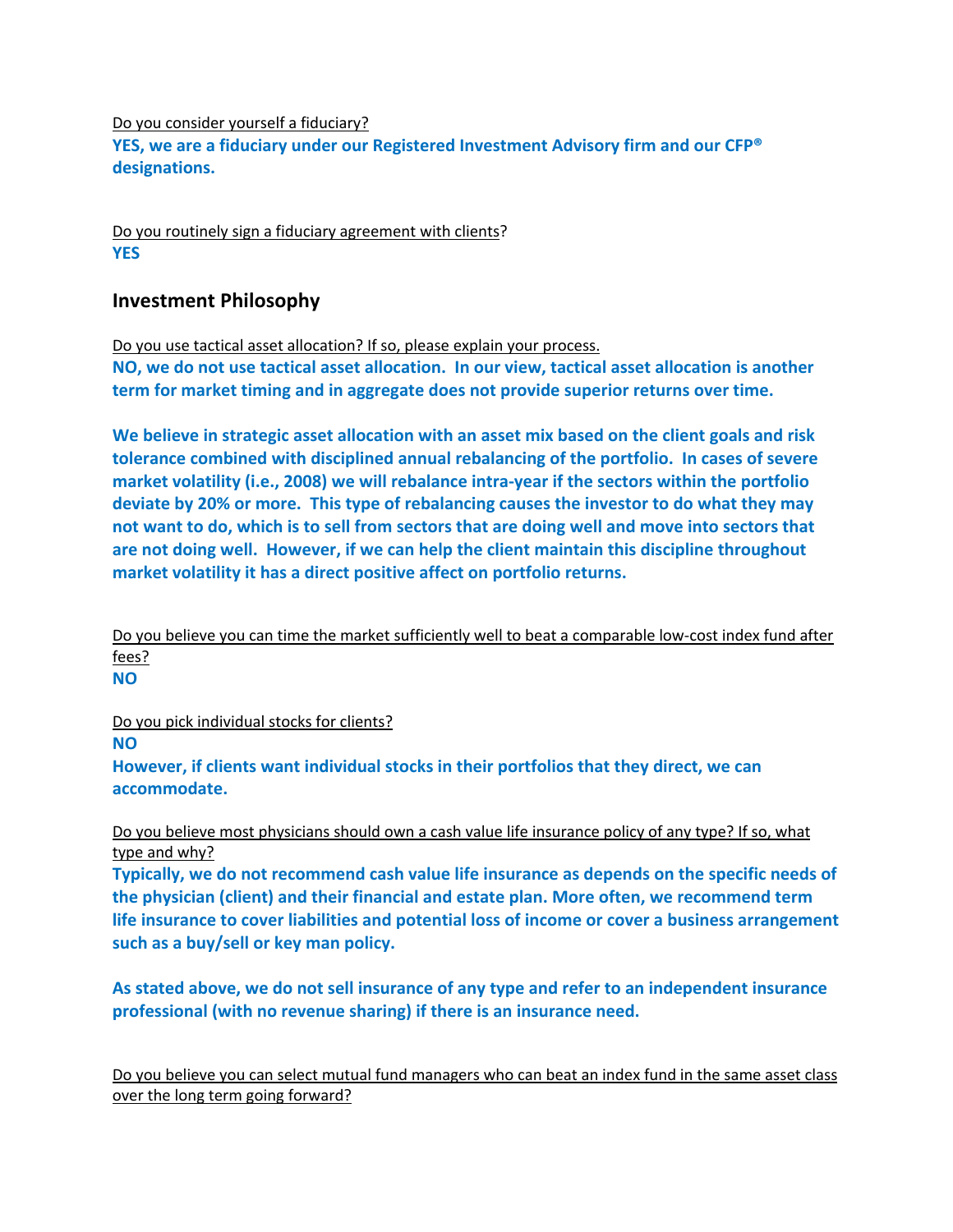**NO, we utilize low-cost index funds and ETF's in our portfolios. The closest we get to active managers on the equity side of the portfolio is utilizing DFA funds, which invest in an index and overlay a factor tilt.** 

**The two exceptions where we will sometimes use active managers are selected funds in real estate (REITs) and the fixed income sector such as municipal bond funds.**

What percentage of a typical client portfolio would you place into actively managed mutual funds or ETFs? **25% - 30% - when typically including active bond funds and real estate (REITs)**

What role do fees play in your selection of individual investments? **Since we are primarily utilizing index funds and ETF's, fees play an extremely important role.**

What fund companies do you routinely use? (Check all that apply) **Vanguard - YES DFA - YES** Bridgeway **iShares - YES** Other (Please list): **SPDR ETFs,**

Do you routinely engage in tax-loss harvesting for clients in their taxable accounts? **YES, we review portfolios quarterly for tax loss harvesting opportunities.**

# **Physician Specific Issues**

How many physicians and/or dentists are you currently advising? (i.e., managed assets of or met with in the last year): **38 (out of 118 households) as of May 2022**

What do you feel is your biggest value-add for a doctor?

**The biggest value-add is the ability to provide objective financial advice that can be a voice of reason for all the investment ideas that get thrown at a lot of physicians. We serve as an independent fiduciary with an extremely transparent fee structure that puts the client's interest first. We are a boutique firm, which allows us to provide individualistic planning and high-quality service to our clients.** 

Do you consider yourself qualified to give high-quality advice on all of the following student loan related issues: IBR, PAYE, REPAYE, PSLF, deferment, forbearance, and student loan refinancing? Why or why not? Is this advice included in your regular fees listed above?